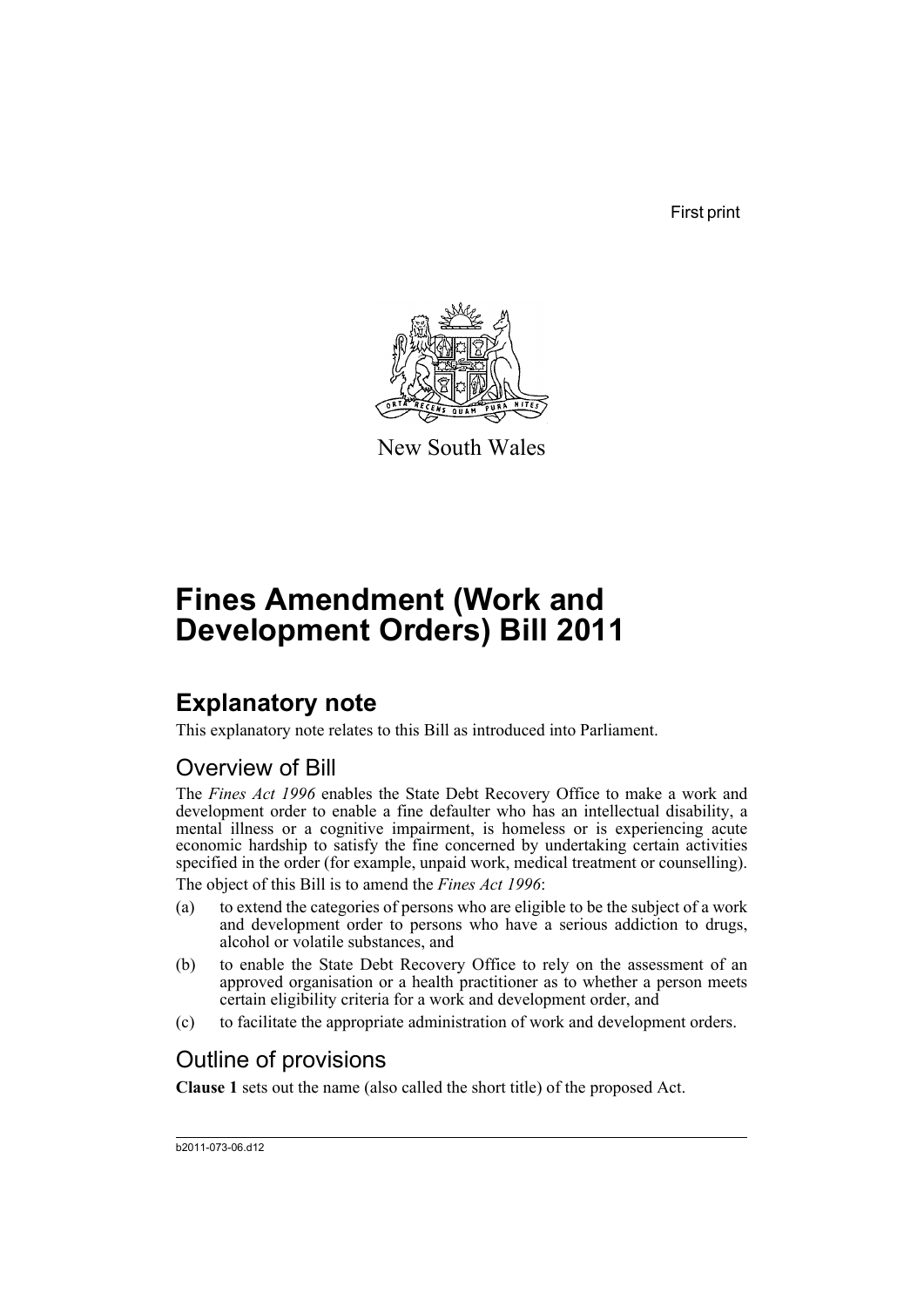Explanatory note

**Clause 2** provides for the commencement of the proposed Act on a day or days to be appointed by proclamation.

## **Schedule 1 Amendment of Fines Act 1996 No 99**

#### **Expansion of eligibility criteria for work and development orders**

**Schedule 1 [4]** amends section 99B of the Act to enable a work and development order to be made in relation to a fine defaulter who has a serious addiction to drugs, alcohol or volatile substances. **Schedule 1 [6]** amends that section to provide that, if an order is made in relation to such a fine defaulter, the only activities that may be carried out under the order are counselling and drug or alcohol treatment unless the fine defaulter also satisfies another of the existing criteria for the making of an order (such as, for example, having a mental illness).

#### **Assessment of eligibility for work and development orders**

**Schedule 1 [5]** amends section 99B of the Act to remove the requirement that an application for a work and development order always be accompanied by supporting evidence.

**Schedule 1 [7]** inserts section 99BA into the Act to require the State Debt Recovery Office, when determining an application for the making of a work and development order in relation to a particular fine defaulter, to rely on an assessment (if provided by an approved person supporting the application) that the fine defaulter meets certain criteria for eligibility. Those criteria are that the fine defaulter has a mental illness, has an intellectual disability or cognitive impairment, is homeless or is experiencing acute economic hardship or has a serious addiction to drugs, alcohol or volatile substances. The State Debt Recovery Office need not rely on such an assessment if it has information that gives it reason to believe that it should not.

The proposed section requires an approved person supporting an application for a work and development order or making an assessment of eligibility for an order to keep supporting evidence and enables the State Debt Recovery Office to require the production of that evidence. The proposed section also enables the State Debt Recovery Office to waive a requirement that an application for a work and development order or an assessment of eligibility for such an order be supported by a particular type of evidence.

**Schedule 1 [1] and [2]** make consequential amendments.

#### **Miscellaneous**

**Schedule 1 [8]** amends section 99C of the Act to enable the State Debt Recovery Office to vary or revoke a work and development order if it is of the opinion that false or misleading information has been given in connection with the application for the order or a report of an approved person in relation to the order or the person subject to the order does not meet, or no longer meets, the eligibility criteria specified in the application for the order as a ground for the making of the order. An order may also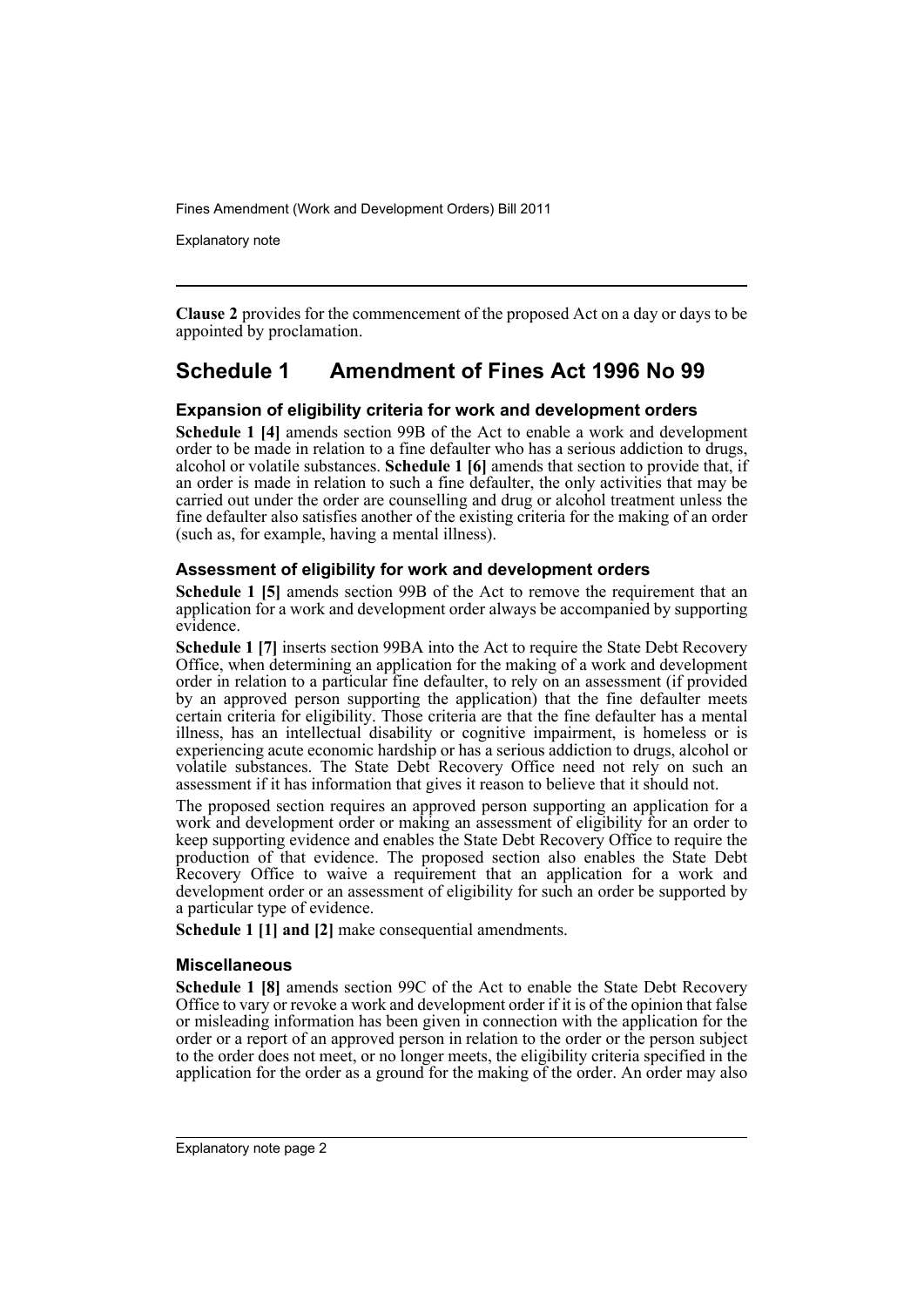Explanatory note

be varied or revoked if the State Debt Recovery Office is of the opinion that an approved person in relation to the order cannot continue to supervise the activities under the order, or has breached the person's obligations under the Act as an approved person, or that the person supervising the activities under the order is no longer an approved person.

**Schedule 1 [9]** substitutes section 99I of the Act which deals with the issuing of guidelines in relation to work and development orders by the Attorney General in consultation with the Treasurer. Instead, the Minister administering the *Crimes (Sentencing Procedure) Act 1999* (currently, the Attorney General), in consultation with the Minister administering the State Debt Recovery Office, will be able to issue guidelines that are published on the NSW legislation website with respect to work and development orders. The State Debt Recovery Office, approved persons supporting applications for work and development orders and other persons exercising functions under the relevant provisions of the Act are required to comply with the guidelines. **Schedule 1** [3] makes a consequential amendment.

**Schedule 1 [10]** amends section 99J of the Act to remove the regulation-making power that currently enables the regulations to limit the period for which the work and development orders scheme is to operate. The *Fines Regulation 2010* was amended on 8 July 2011 to remove the clause that provided for that scheme to expire on 10 July 2011.

**Schedule 1 [11]** amends the Act to enable regulations of a savings or transitional nature to be made consequent on the enactment of the proposed Act.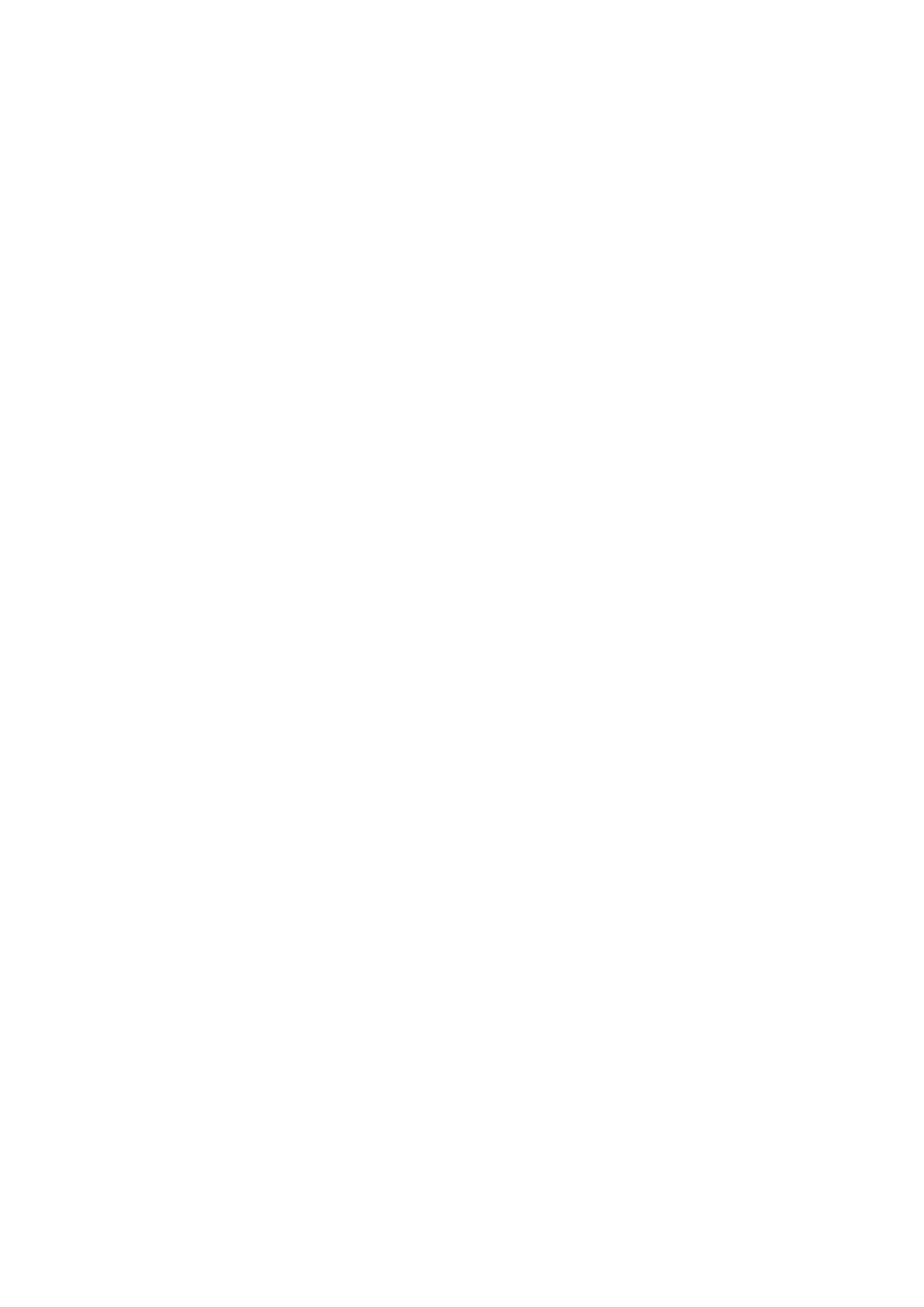First print



New South Wales

# **Fines Amendment (Work and Development Orders) Bill 2011**

## **Contents**

|                                              | Page |
|----------------------------------------------|------|
| 1 Name of Act                                |      |
| 2 Commencement                               |      |
| Schedule 1 Amendment of Fines Act 1996 No 99 |      |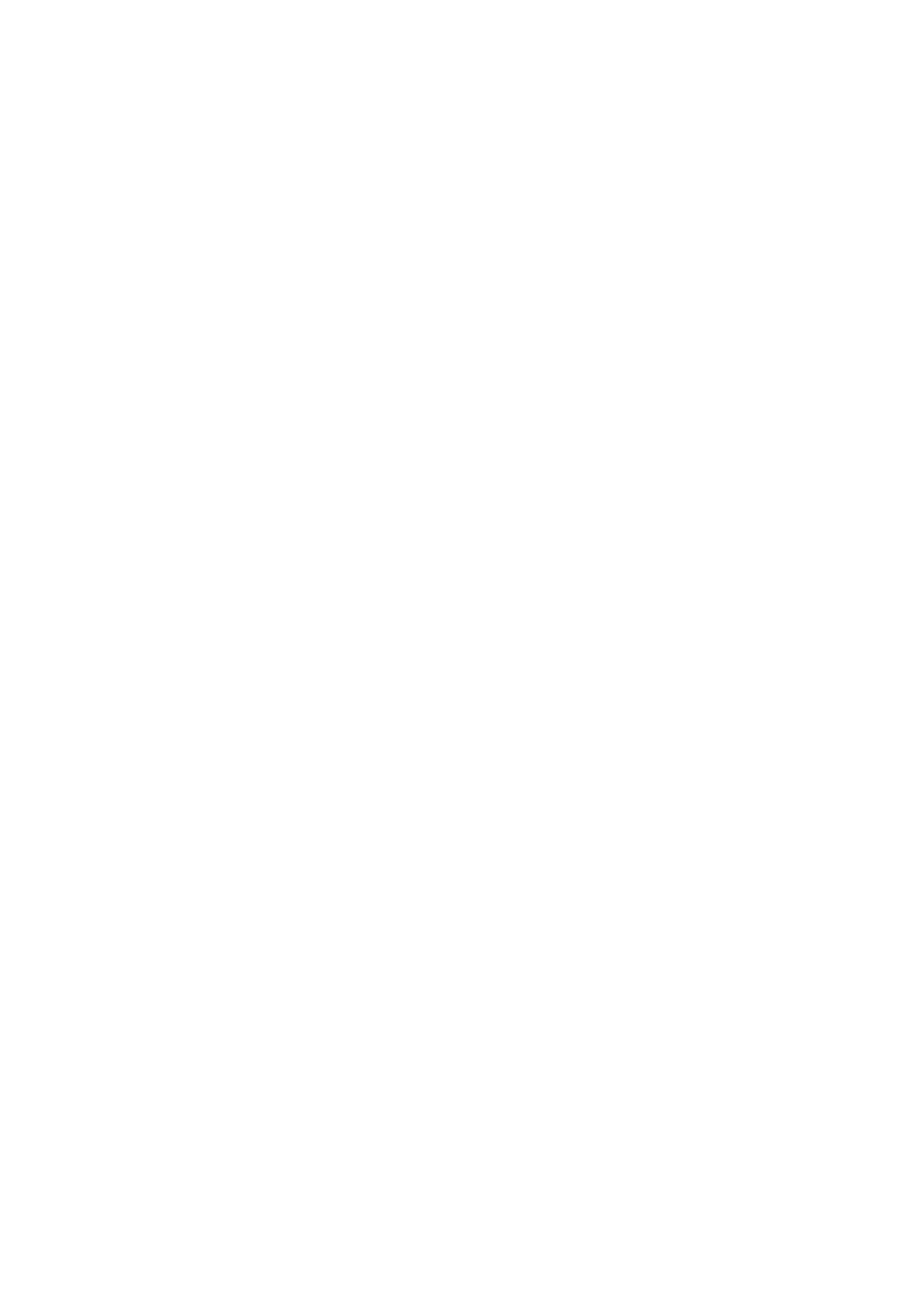

New South Wales

# **Fines Amendment (Work and Development Orders) Bill 2011**

No , 2011

### **A Bill for**

An Act to amend the *Fines Act 1996* to make further provision with respect to work and development orders.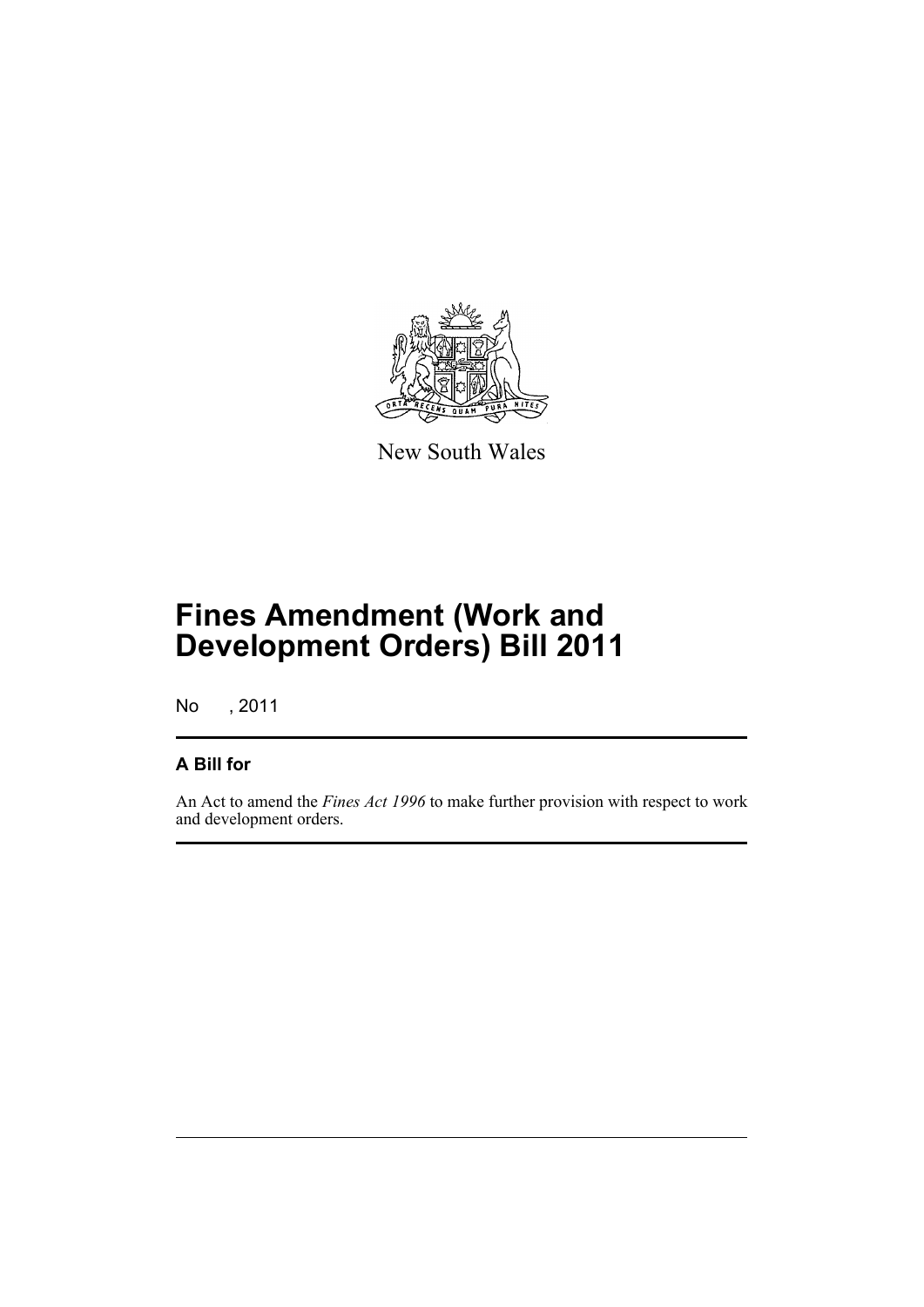<span id="page-7-1"></span><span id="page-7-0"></span>

| The Legislature of New South Wales enacts:<br>1 |                                                                            |               |  |
|-------------------------------------------------|----------------------------------------------------------------------------|---------------|--|
|                                                 | Name of Act                                                                | $\mathcal{P}$ |  |
|                                                 | This Act is the Fines Amendment (Work and Development Orders)<br>Act 2011. | 3<br>4        |  |
| 2                                               | Commencement                                                               | 5             |  |
|                                                 | This Act commences on a day or days to be appointed by proclamation.       | 6             |  |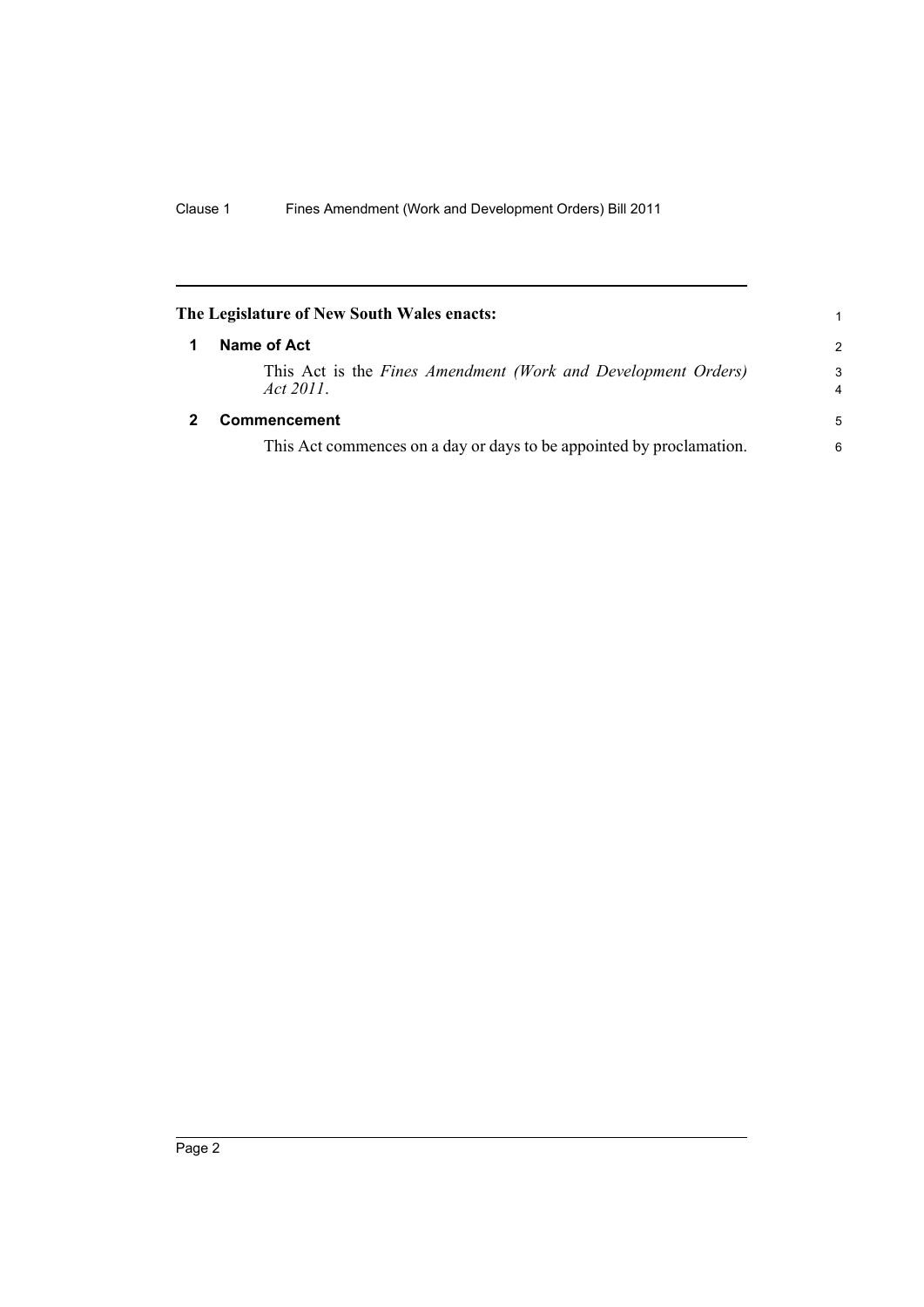Amendment of Fines Act 1996 No 99 Schedule 1

<span id="page-8-0"></span>

|       | <b>Schedule 1</b><br><b>Amendment of Fines Act 1996 No 99</b>                                                                                                                                                                                                                                                                                                                  | $\mathbf{1}$                     |
|-------|--------------------------------------------------------------------------------------------------------------------------------------------------------------------------------------------------------------------------------------------------------------------------------------------------------------------------------------------------------------------------------|----------------------------------|
| [1]   | <b>Section 99A Definitions</b>                                                                                                                                                                                                                                                                                                                                                 | 2                                |
|       | Insert "for the time being" after "person or body approved" in the definition of<br>approved organisation.                                                                                                                                                                                                                                                                     | $\mathsf 3$<br>4                 |
| [2]   | Section 99A, definition of "approved person"                                                                                                                                                                                                                                                                                                                                   | 5                                |
|       | Insert "and enrolled for the time being in accordance with the guidelines" after<br>"that treatment" in paragraph (b) of the definition.                                                                                                                                                                                                                                       | 6<br>$\overline{7}$              |
| $[3]$ | Section 99A, definition of "guidelines"                                                                                                                                                                                                                                                                                                                                        | 8                                |
|       | Insert in alphabetical order:                                                                                                                                                                                                                                                                                                                                                  | $\boldsymbol{9}$                 |
|       | <i>guidelines</i> means guidelines issued under section 99I.                                                                                                                                                                                                                                                                                                                   | 10                               |
| [4]   | Section 99B Making an order                                                                                                                                                                                                                                                                                                                                                    | 11                               |
|       | Omit section 99B (1) (b). Insert instead:                                                                                                                                                                                                                                                                                                                                      | 12                               |
|       | (b)<br>the person:                                                                                                                                                                                                                                                                                                                                                             | 13                               |
|       | has a mental illness, or<br>(i)                                                                                                                                                                                                                                                                                                                                                | 14                               |
|       | intellectual<br>disability<br>cognitive<br>(ii)<br>has<br>an<br>or<br>impairment, or                                                                                                                                                                                                                                                                                           | 15<br>16                         |
|       | is homeless, or<br>(iii)                                                                                                                                                                                                                                                                                                                                                       | 17                               |
|       | is experiencing acute economic hardship, or<br>(iv)                                                                                                                                                                                                                                                                                                                            | 18                               |
|       | has a serious addiction to drugs, alcohol or volatile<br>(v)<br>substances, and                                                                                                                                                                                                                                                                                                | 19<br>20                         |
| [5]   | Section 99B (2) (c)                                                                                                                                                                                                                                                                                                                                                            | 21                               |
|       | Omit "(including supporting evidence)".                                                                                                                                                                                                                                                                                                                                        | 22                               |
| [6]   | Section 99B (2A)                                                                                                                                                                                                                                                                                                                                                               | 23                               |
|       | Insert after section 99B (2):                                                                                                                                                                                                                                                                                                                                                  | 24                               |
|       | If the application for the order is in relation to a person who has<br>(2A)<br>a serious addiction to drugs, alcohol or volatile substances but<br>does not satisfy any of the other criteria referred to in<br>subsection $(1)$ $(b)$ , the only activities that the person may be<br>required to carry out under the order are counselling and drug or<br>alcohol treatment. | 25<br>26<br>27<br>28<br>29<br>30 |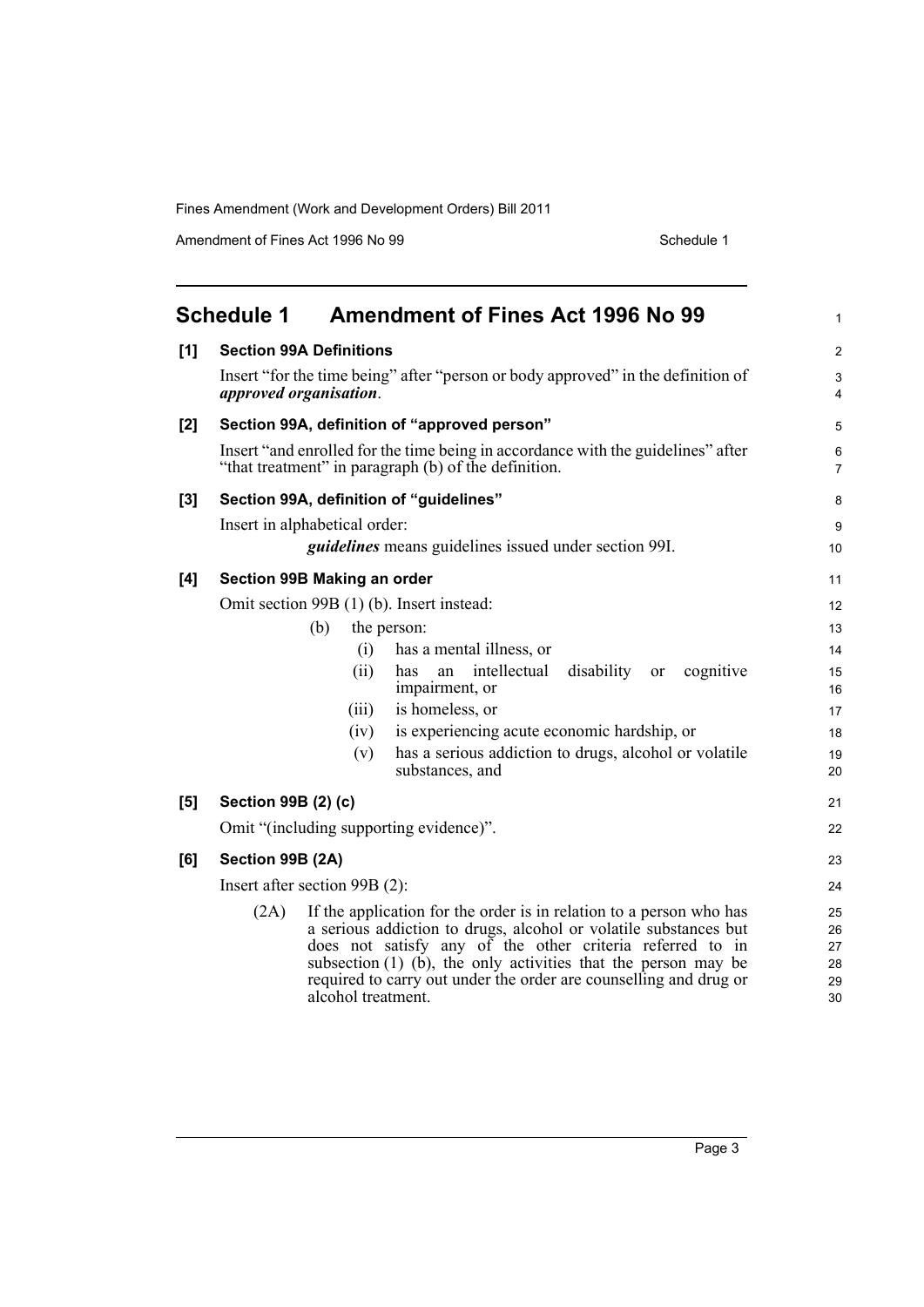Schedule 1 Amendment of Fines Act 1996 No 99

| [7] |                                                                             | <b>Section 99BA</b> |                                                                                                                                                                                                                                                                                                                                     | $\mathbf{1}$                            |
|-----|-----------------------------------------------------------------------------|---------------------|-------------------------------------------------------------------------------------------------------------------------------------------------------------------------------------------------------------------------------------------------------------------------------------------------------------------------------------|-----------------------------------------|
|     |                                                                             |                     | Insert after section 99B:                                                                                                                                                                                                                                                                                                           | $\overline{2}$                          |
|     | <b>99BA</b><br>Assessments of eligibility for orders and keeping of records |                     |                                                                                                                                                                                                                                                                                                                                     | 3                                       |
|     |                                                                             | (1)                 | An application for a work and development order may include an<br>assessment by the approved person or persons supporting the<br>application as to whether the person for whom the order is sought<br>meets any of the criteria specified in section $99B(1)(b)$ .                                                                  | 4<br>$\mathbf 5$<br>6<br>$\overline{7}$ |
|     |                                                                             | (2)                 | If such an assessment is included in the application, the State<br>Debt Recovery Office is to rely on that assessment when deciding<br>whether to make the work and development order unless it has<br>information that gives it reason to believe that it should not rely<br>on the assessment.                                    | 8<br>9<br>10<br>11<br>12                |
|     |                                                                             | (3)                 | If an approved person supports an application for a work and<br>development order or includes in such an application an<br>assessment of eligibility for the order, the approved person is to<br>keep records of the supporting evidence for the application or the<br>assessment of eligibility in accordance with the guidelines. | 13<br>14<br>15<br>16<br>17              |
|     |                                                                             | (4)                 | The State Debt Recovery Office may, at any time, require the<br>approved person or persons who supported the application or<br>made the assessment to provide all or specified types of that<br>supporting evidence.                                                                                                                | 18<br>19<br>20<br>21                    |
|     |                                                                             | (5)                 | Despite section 99I, the State Debt Recovery Office may waive a<br>requirement that an application for a work and development order<br>or an assessment of eligibility for a work and development order<br>be supported by a particular type of evidence if it considers the<br>circumstances of the case warrant it.               | 22<br>23<br>24<br>25<br>26              |
| [8] |                                                                             |                     | Section 99C Variation or revocation of order                                                                                                                                                                                                                                                                                        | 27                                      |
|     |                                                                             |                     | Insert at the end of section 99C $(1)$ (b):<br>, or                                                                                                                                                                                                                                                                                 | 28<br>29                                |
|     |                                                                             |                     | if it is of the opinion that information provided in, or in<br>(c)<br>connection with, the application for the order is false or<br>misleading in a material particular, or                                                                                                                                                         | 30<br>31<br>32                          |
|     |                                                                             |                     | (d)<br>if it is of the opinion that information provided in, or in<br>connection with, a report provided to the State Debt<br>Recovery Office by an approved person who is supervising<br>the person subject to the order is false or misleading in a<br>material particular, or                                                    | 33<br>34<br>35<br>36<br>37              |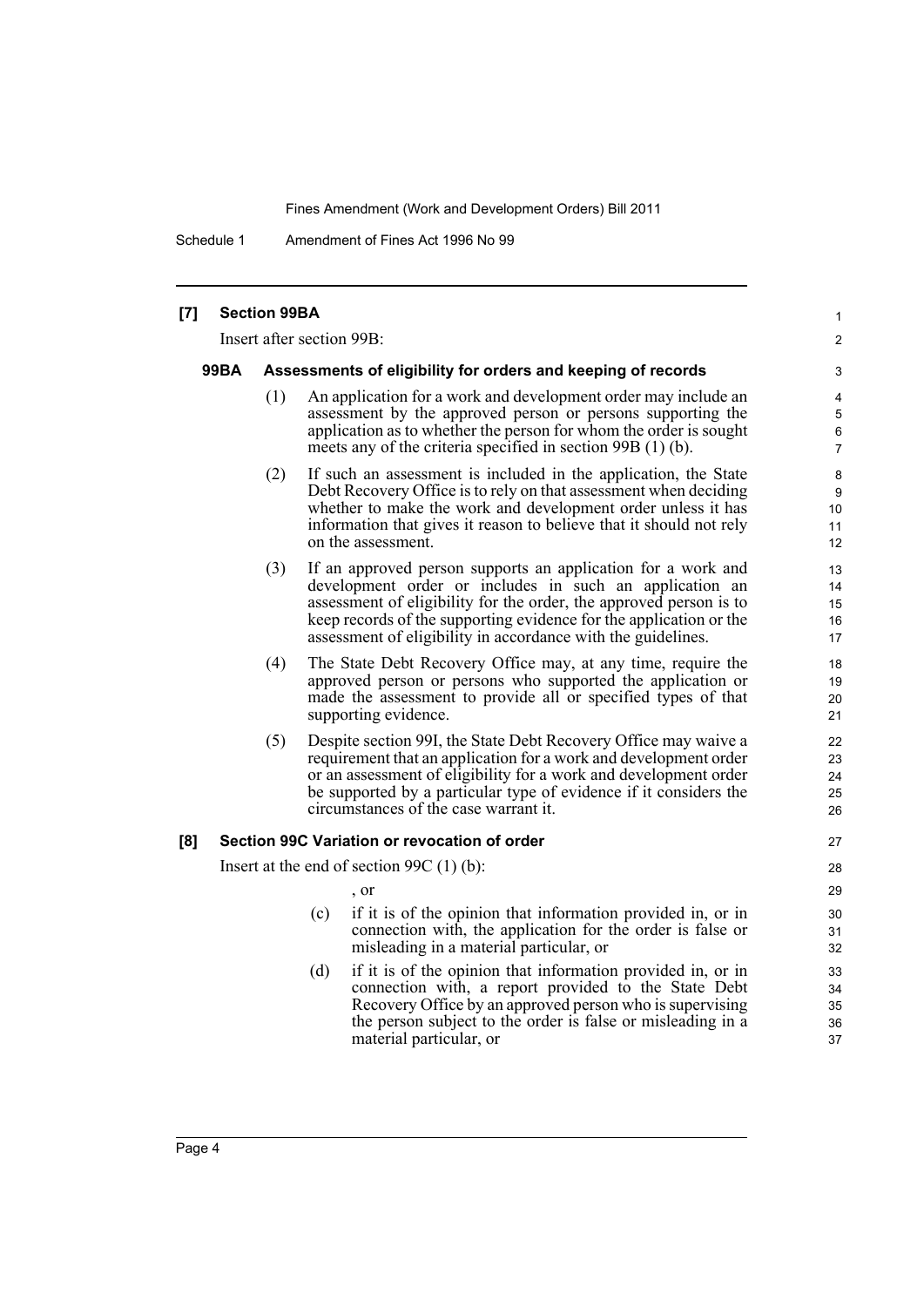Amendment of Fines Act 1996 No 99 Schedule 1

|     |     |                    | (e)<br>(f) | if it is of the opinion that the person subject to the order<br>does not meet, or no longer meets, any of the criteria<br>referred to in section $99B$ (1) (b) specified in the<br>application for the order as a ground for the making of the<br>order, or<br>if it is of the opinion that an approved person who is<br>supervising compliance with the order is unable to | 1<br>$\overline{2}$<br>$\ensuremath{\mathsf{3}}$<br>4<br>5<br>6<br>$\overline{7}$ |
|-----|-----|--------------------|------------|-----------------------------------------------------------------------------------------------------------------------------------------------------------------------------------------------------------------------------------------------------------------------------------------------------------------------------------------------------------------------------|-----------------------------------------------------------------------------------|
|     |     |                    |            | continue with that supervision or is in breach of any of the<br>approved person's obligations under this Subdivision, or                                                                                                                                                                                                                                                    | 8<br>9                                                                            |
|     |     |                    | (g)        | if it is of the opinion that the person who is supervising<br>compliance with the order is no longer an approved person.                                                                                                                                                                                                                                                    | 10<br>11                                                                          |
| [9] |     | <b>Section 991</b> |            |                                                                                                                                                                                                                                                                                                                                                                             | 12                                                                                |
|     |     |                    |            | Omit the section. Insert instead:                                                                                                                                                                                                                                                                                                                                           | 13                                                                                |
|     | 991 |                    |            | Work and development guidelines                                                                                                                                                                                                                                                                                                                                             | 14                                                                                |
|     |     | (1)                |            | The Minister administering the Crimes (Sentencing Procedure)<br>Act 1999 may issue guidelines (not inconsistent with this Act or<br>the regulations under this Act) for or with respect to work and<br>development orders.                                                                                                                                                  | 15<br>16<br>17<br>18                                                              |
|     |     | (2)                |            | Without limiting subsection (1), the guidelines may make<br>provision for or with respect to the following matters:                                                                                                                                                                                                                                                         | 19<br>20                                                                          |
|     |     |                    | (a)        | determining the eligibility of a person for a work and<br>development order,                                                                                                                                                                                                                                                                                                | 21<br>22                                                                          |
|     |     |                    | (b)        | the supporting evidence required in relation to any aspect<br>of eligibility for a work and development order,                                                                                                                                                                                                                                                              | 23<br>24                                                                          |
|     |     |                    | (c)        | the keeping of any such supporting evidence and any other<br>documentation in relation to the carrying out of activities<br>under work and development orders,                                                                                                                                                                                                              | 25<br>26<br>27                                                                    |
|     |     |                    | (d)        | the value of the activities that are to be undertaken under a<br>work and development order for the purposes of satisfying<br>the fine to which the order relates,                                                                                                                                                                                                          | 28<br>29<br>30                                                                    |
|     |     |                    | (e)        | the manner of making an application for a work and<br>development order,                                                                                                                                                                                                                                                                                                    | 31<br>32                                                                          |
|     |     |                    | (f)        | the requirements for obtaining approval as an approved<br>organisation,                                                                                                                                                                                                                                                                                                     | 33<br>34                                                                          |
|     |     |                    | (g)        | the enrolment of health practitioners as approved persons,                                                                                                                                                                                                                                                                                                                  | 35                                                                                |
|     |     |                    | (h)        | the revocation of the approval of approved organisations or<br>enrolment of health practitioners as approved persons,                                                                                                                                                                                                                                                       | 36<br>37                                                                          |